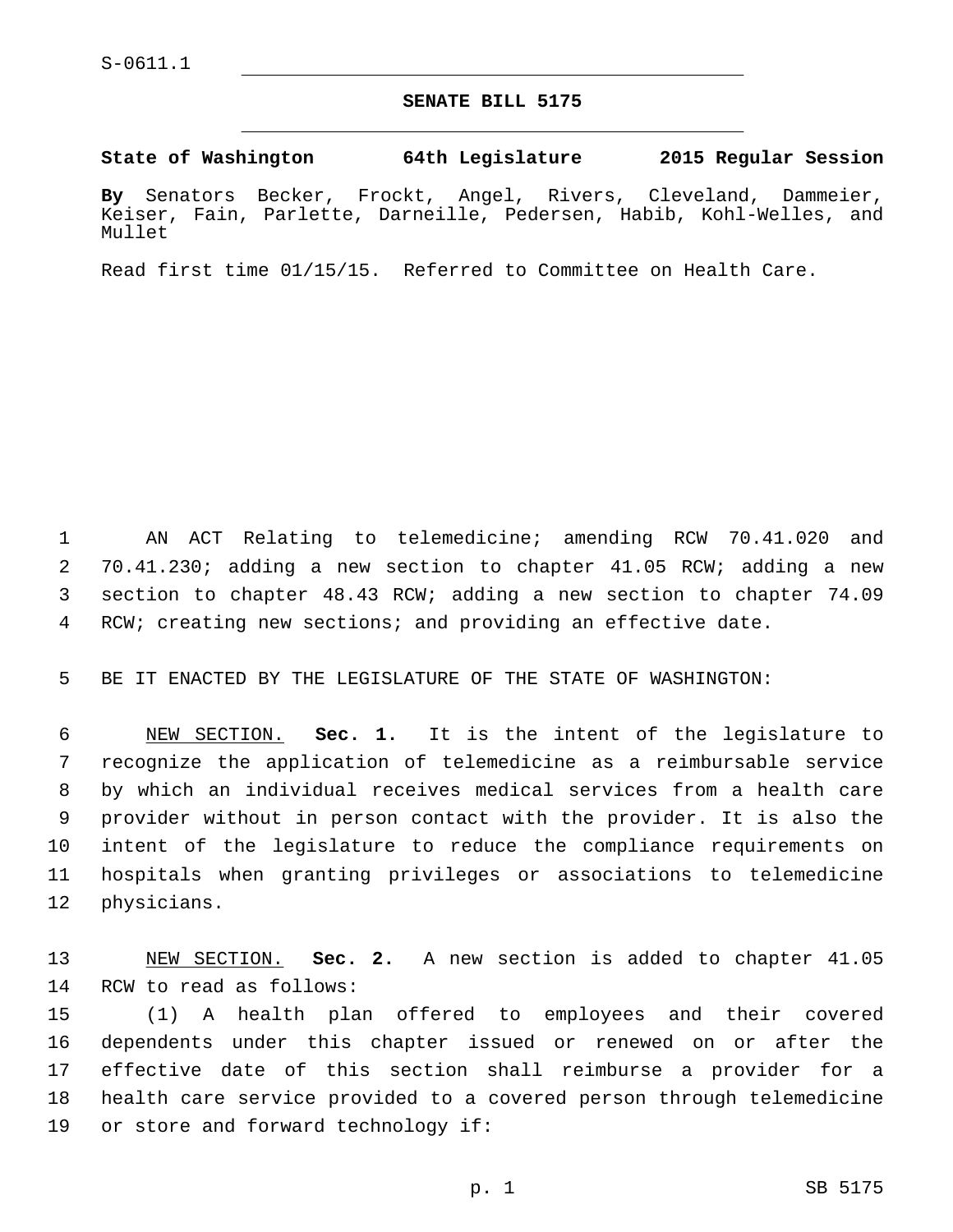(a) The plan provides coverage of the health care service when 2 provided in-person by the provider; and

(b) The health care service is medically necessary.

 (2)(a) If the service is provided through store and forward technology there must be an associated office visit between the covered person and the referring health care provider. Nothing in this section prohibits the use of telemedicine for the associated 8 office visit.

 (b) For purposes of this section, reimbursement of store and forward technology is available only for those covered services specified in the negotiated agreement between the health plan and 12 health care provider.

 (3) An originating site for a telemedicine health care service subject to subsection (1) of this section includes a:

15 (a) Hospital;

16 (b) Rural health clinic;

17 (c) Federally qualified health center;

(d) Physician's or other health care provider's office;

19 (e) Community mental health center;

20 (f) Skilled nursing facility; or

 (g) Renal dialysis center, except an independent renal dialysis 22 center.

 (4) Any originating site under subsection (3) of this section may charge a facility fee for infrastructure and preparation of the patient. Reimbursement must be subject to a negotiated agreement between the originating site and the health plan. A distant site or any other site not identified in subsection (3) of this section may 28 not charge a facility fee.

 (5) The plan may not distinguish between originating sites that are rural and urban in providing the coverage required in subsection 31 (1) of this section.

 (6) The plan may subject coverage of a telemedicine or store and forward technology health service under subsection (1) of this section to all terms and conditions of the plan, including, but not limited to, utilization review, prior authorization, deductible, copayment, or coinsurance requirements that are applicable to coverage of a comparable health care service provided in-person.

(7) This section does not require the plan to reimburse:

(a) An originating site for professional fees;

p. 2 SB 5175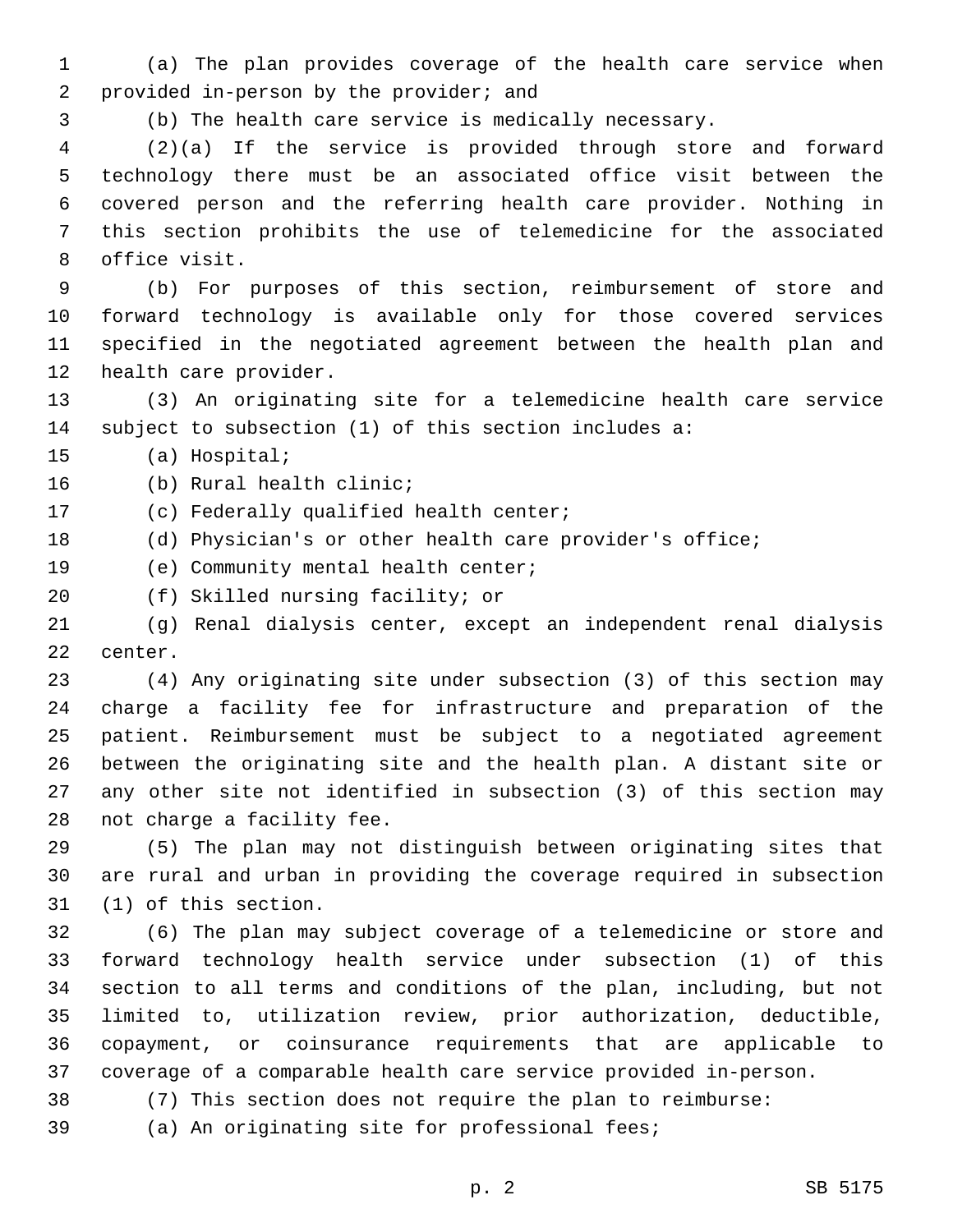(b) A provider for a health care service that is not a covered 2 benefit under the plan; or

 (c) An originating site or health care provider when the site or provider is not a contracted provider under the plan.

5 (8) For purposes of this section:

 (a) "Distant site" means the site at which a physician or other licensed provider, delivering a professional service, is physically 8 located at the time the service is provided through telemedicine;

 (b) "Health care service" has the same meaning as in RCW 10 48.43.005;

 (c) "Hospital" means a facility licensed under chapter 70.41, 12 71.12, or 72.23 RCW;

 (d) "Originating site" means the physical location of a patient receiving health care services through telemedicine;

(e) "Provider" has the same meaning as in RCW 48.43.005;

 (f) "Store and forward technology" means use of an asynchronous transmission of a covered person's medical information from an originating site to the health care provider at a distant site which results in medical diagnosis and management of the covered person, and does not include the use of audio-only telephone, facsimile, or 21 electronic mail; and

 (g) "Telemedicine" means the delivery of health care services through the use of interactive audio and video technology, permitting real-time communication between the patient at the originating site and the provider, for the purpose of diagnosis, consultation, or treatment. For purposes of this section only, "telemedicine" does not include the use of audio- only telephone, facsimile, or electronic mail.

 NEW SECTION. **Sec. 3.** A new section is added to chapter 48.43 30 RCW to read as follows:

 (1) For health plans issued or renewed on or after the effective date of this section, a health carrier shall reimburse a provider for a health care service provided to a covered person through 34 telemedicine store and forward technology if:

 (a) The plan provides coverage of the health care service when 36 provided in-person by the provider; and

(b) The health care service is medically necessary.

 (2)(a) If the service is provided through store and forward technology there must be an associated office visit between the

p. 3 SB 5175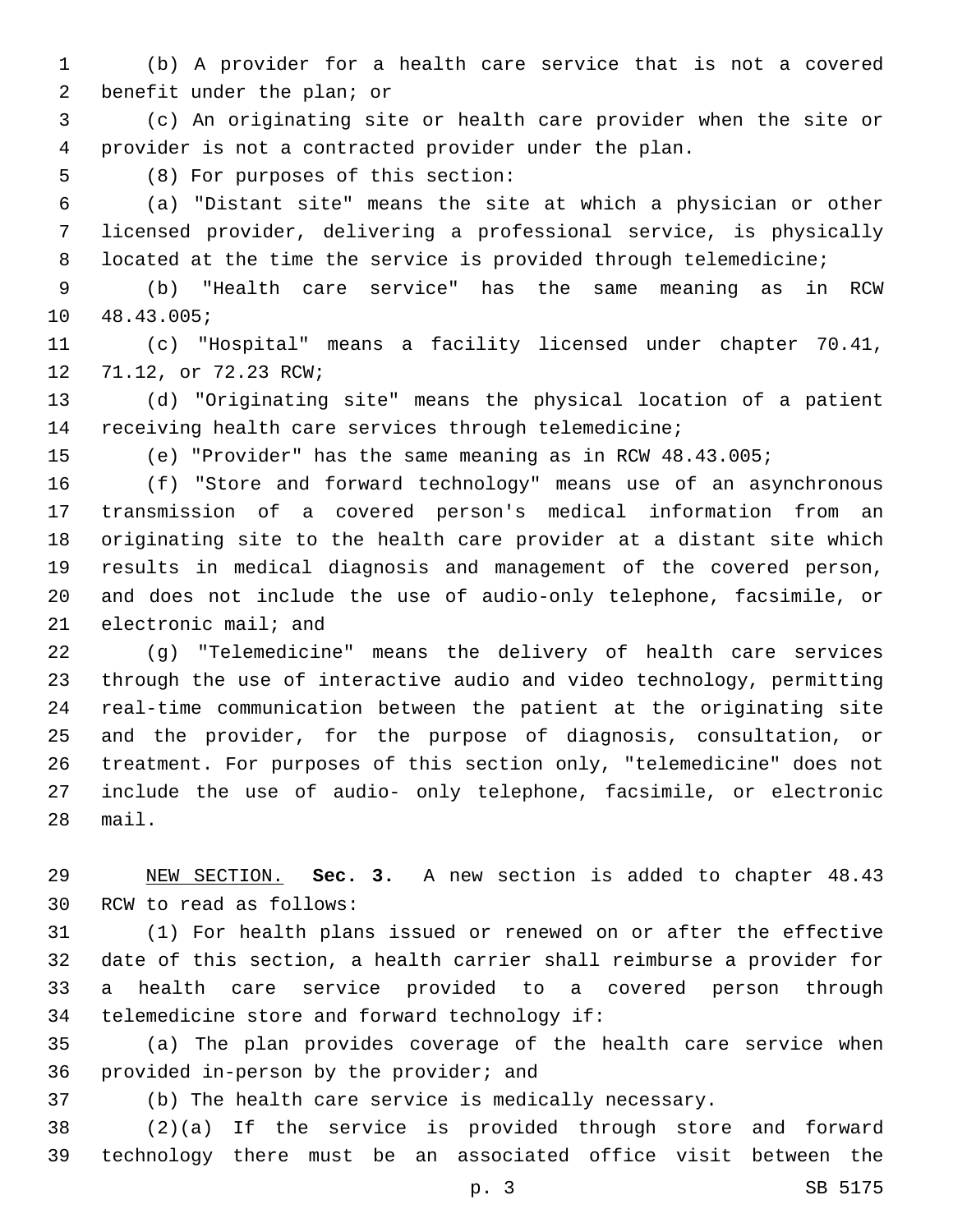covered person and the referring health care provider. Nothing in this section prohibits the use of telemedicine for the associated 3 office visit.

 (b) For purposes of this section, reimbursement of store and forward technology is available only for those covered services specified in the negotiated agreement between the health carrier and 7 the health care provider.

 (3) An originating site for a telemedicine health care service subject to subsection (1) of this section includes a:

10 (a) Hospital;

- 11 (b) Rural health clinic;
- 12 (c) Federally qualified health center;
- (d) Physician's or other health care provider's office;

14 (e) Community mental health center;

15 (f) Skilled nursing facility; or

 (g) Renal dialysis center, except an independent renal dialysis 17 center.

 (4) Any originating site under subsection (3) of this section may charge a facility fee for infrastructure and preparation of the patient. Reimbursement must be subject to a negotiated agreement between the originating site and the health carrier. A distant site or any other site not identified in subsection (3) of this section 23 may not charge a facility fee.

 (5) A health carrier may not distinguish between originating sites that are rural and urban in providing the coverage required in 26 subsection (1) of this section.

 (6) A health carrier may subject coverage of a telemedicine or store and forward technology health service under subsection (1) of this section to all terms and conditions of the plan in which the covered person is enrolled, including, but not limited to, utilization review, prior authorization, deductible, copayment, or coinsurance requirements that are applicable to coverage of a comparable health care service provided in-person.

(7) This section does not require a health carrier to reimburse:

(a) An originating site for professional fees;

 (b) A provider for a health care service that is not a covered 37 benefit under the plan; or

 (c) An originating site or health care provider when the site or provider is not a contracted provider under the plan.

(8) For purposes of this section:40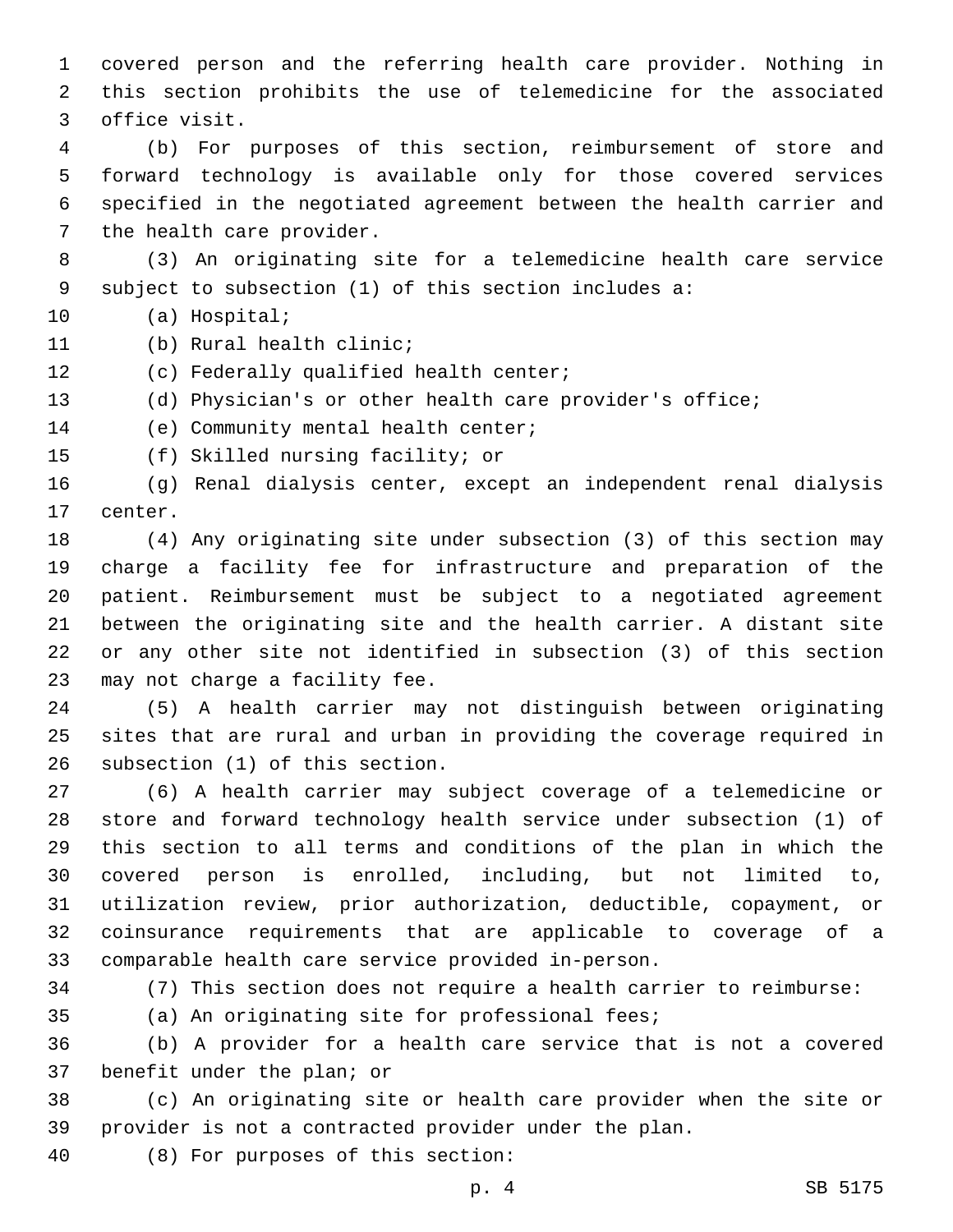(a) "Distant site" means the site at which a physician or other licensed provider, delivering a professional service, is physically located at the time the service is provided through telemedicine;

 (b) "Health care service" has the same meaning as in RCW  $5, 48.43.005;$ 

 (c) "Hospital" means a facility licensed under chapter 70.41, 7 71.12, or 72.23 RCW;

 (d) "Originating site" means the physical location of a patient receiving health care services through telemedicine;

(e) "Provider" has the same meaning as in RCW 48.43.005;

 (f) "Store and forward technology" means use of an asynchronous transmission of a covered person's medical information from an originating site to the health care provider at a distant site which results in medical diagnosis and management of the covered person, and does not include the use of audio-only telephone, facsimile, or 16 electronic mail; and

 (g) "Telemedicine" means the delivery of health care services through the use of interactive audio and video technology, permitting real-time communication between the patient at the originating site and the provider, for the purpose of diagnosis, consultation, or treatment. For purposes of this section only, "telemedicine" does not include the use of audio-only telephone, facsimile, or electronic mail.

 NEW SECTION. **Sec. 4.** A new section is added to chapter 74.09 25 RCW to read as follows:

 (1) Upon initiation or renewal of a contract with the Washington state health care authority to administer a medicaid managed care plan, a managed health care system shall reimburse a provider for a health care service provided to a covered person through telemedicine 30 store and forward technology if:

 (a) The medicaid managed care plan in which the covered person is enrolled provides coverage of the health care service when provided 33 in-person by the provider; and

(b) The health care service is medically necessary.

 (2)(a) If the service is provided through store and forward technology there must be an associated visit between the covered person and the referring health care provider. Nothing in this section prohibits the use of telemedicine for the associated office 39 visit.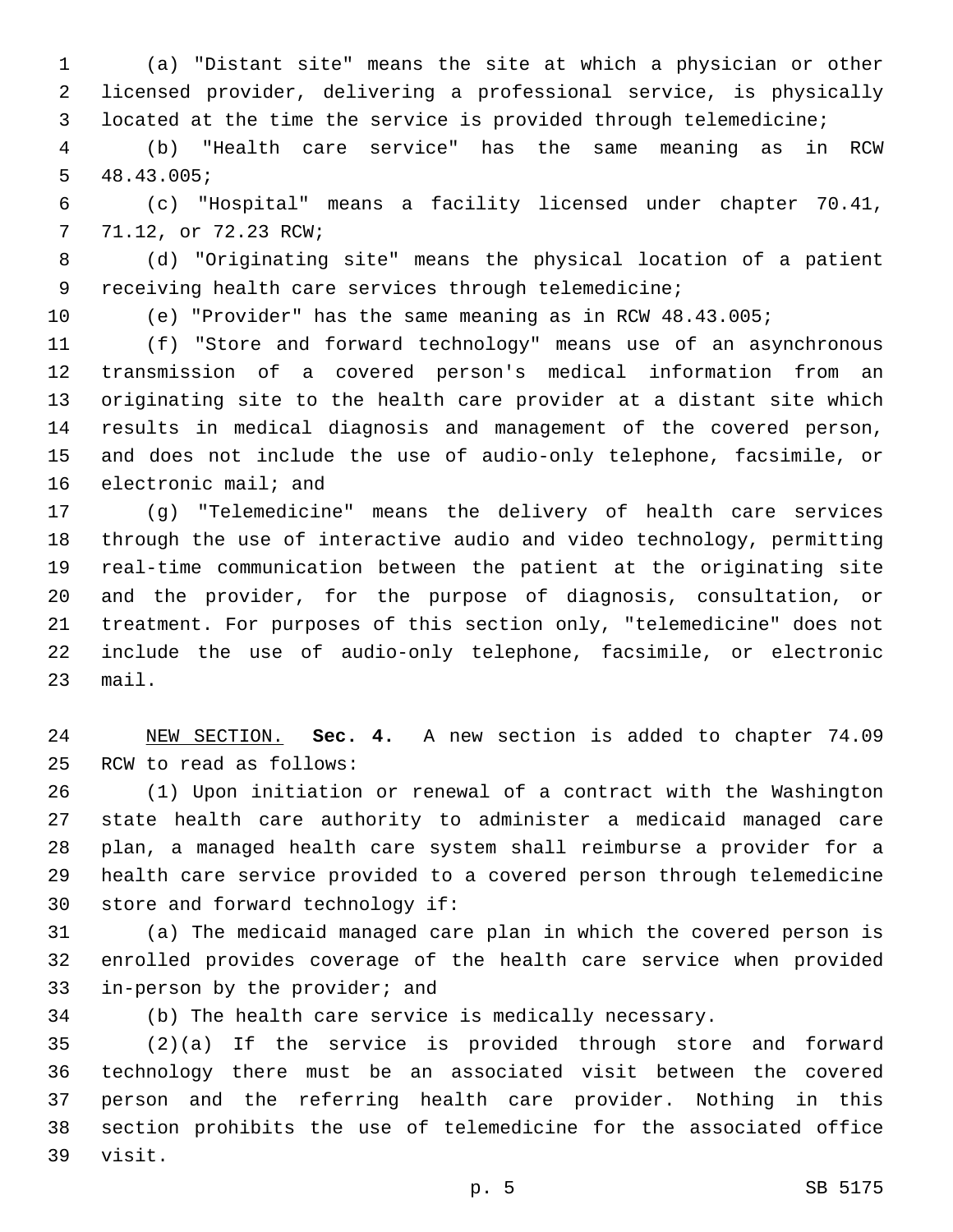(b) For purposes of this section, reimbursement of store and forward technology is available only for those services specified in the negotiated agreement between the managed health care system and 4 health care provider.

 (3) An originating site for a telemedicine health care service subject to subsection (1) of this section includes a:

7 (a) Hospital;

(b) Rural health clinic;8

9 (c) Federally qualified health center;

(d) Physician's or other health care provider's office;

11 (e) Community mental health center;

12 (f) Skilled nursing facility; or

 (g) Renal dialysis center, except an independent renal dialysis 14 center.

 (4) Any originating site under subsection (3) of this section may charge a facility fee for infrastructure and preparation of the patient. Reimbursement must be subject to a negotiated agreement between the originating site and the managed health care system. A distant site or any other site not identified in subsection (3) of 20 this section may not charge a facility fee.

 (5) A managed health care system may not distinguish between originating sites that are rural and urban in providing the coverage 23 required in subsection (1) of this section.

 (6) A managed health care system may subject coverage of a telemedicine or store and forward technology health service under subsection (1) of this section to all terms and conditions of the plan in which the covered person is enrolled, including, but not limited to, utilization review, prior authorization, deductible, copayment, or coinsurance requirements that are applicable to coverage of a comparable health care service provided in-person.

 (7) This section does not require a managed health care system to 32 reimburse:

(a) An originating site for professional fees;

 (b) A provider for a health care service that is not a covered 35 benefit under the plan; or

 (c) An originating site or health care provider when the site or provider is not a contracted provider under the plan.

38 (8) For purposes of this section: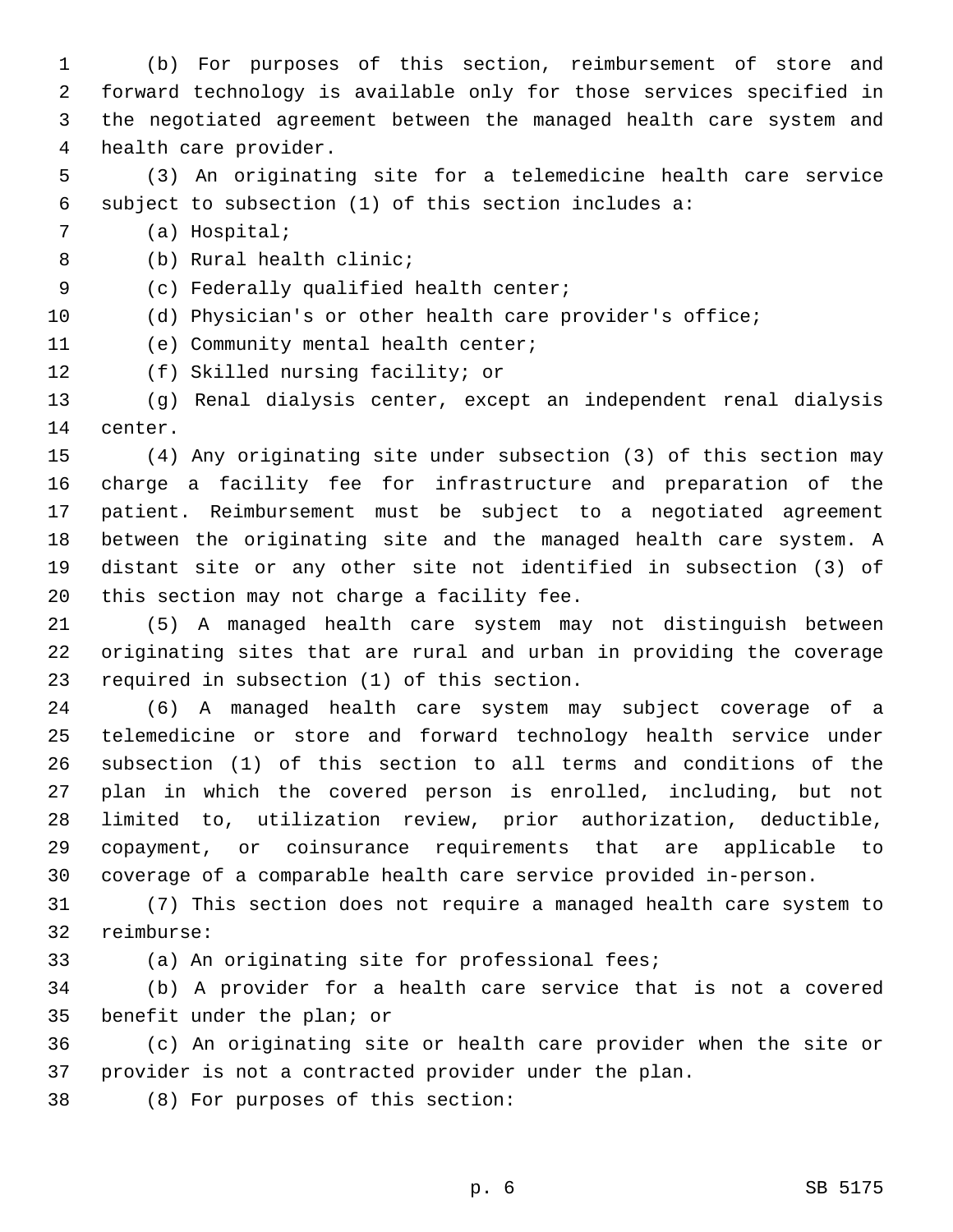(a) "Distant site" means the site at which a physician or other licensed provider, delivering a professional service, is physically located at the time the service is provided through telemedicine;

 (b) "Health care service" has the same meaning as in RCW  $5, 48.43.005;$ 

 (c) "Hospital" means a facility licensed under chapter 70.41, 7 71.12, or 72.23 RCW;

 (d) "Managed health care system" means any health care organization, including health care providers, insurers, health care service contractors, health maintenance organizations, health insuring organizations, or any combination thereof, that provides directly or by contract health care services covered under this chapter and rendered by licensed providers, on a prepaid capitated basis and that meets the requirements of section 1903(m)(1)(A) of Title XIX of the federal social security act or federal demonstration waivers granted under section 1115(a) of Title XI of the federal 17 social security act;

 (e) "Originating site" means the physical location of a patient receiving health care services through telemedicine;

(f) "Provider" has the same meaning as in RCW 48.43.005;

 (g) "Store and forward technology" means use of an asynchronous transmission of a covered person's medical information from an originating site to the health care provider at a distant site which results in medical diagnosis and management of the covered person, and does not include the use of audio-only telephone, facsimile, or electronic mail; and

 (h) "Telemedicine" means the delivery of health care services through the use of interactive audio and video technology, permitting real-time communication between the patient at the originating site and the provider, for the purpose of diagnosis, consultation, or treatment. For purposes of this section only, "telemedicine" does not include the use of audio-only telephone, facsimile, or electronic 33 mail.

 (8) To measure the impact on access to care for underserved communities and costs to the state and the medicaid managed health care system for reimbursement of telemedicine services, the Washington state health care authority, using existing data and resources, shall provide a report to the appropriate policy and fiscal committees of the legislature no later than December 31, 2018.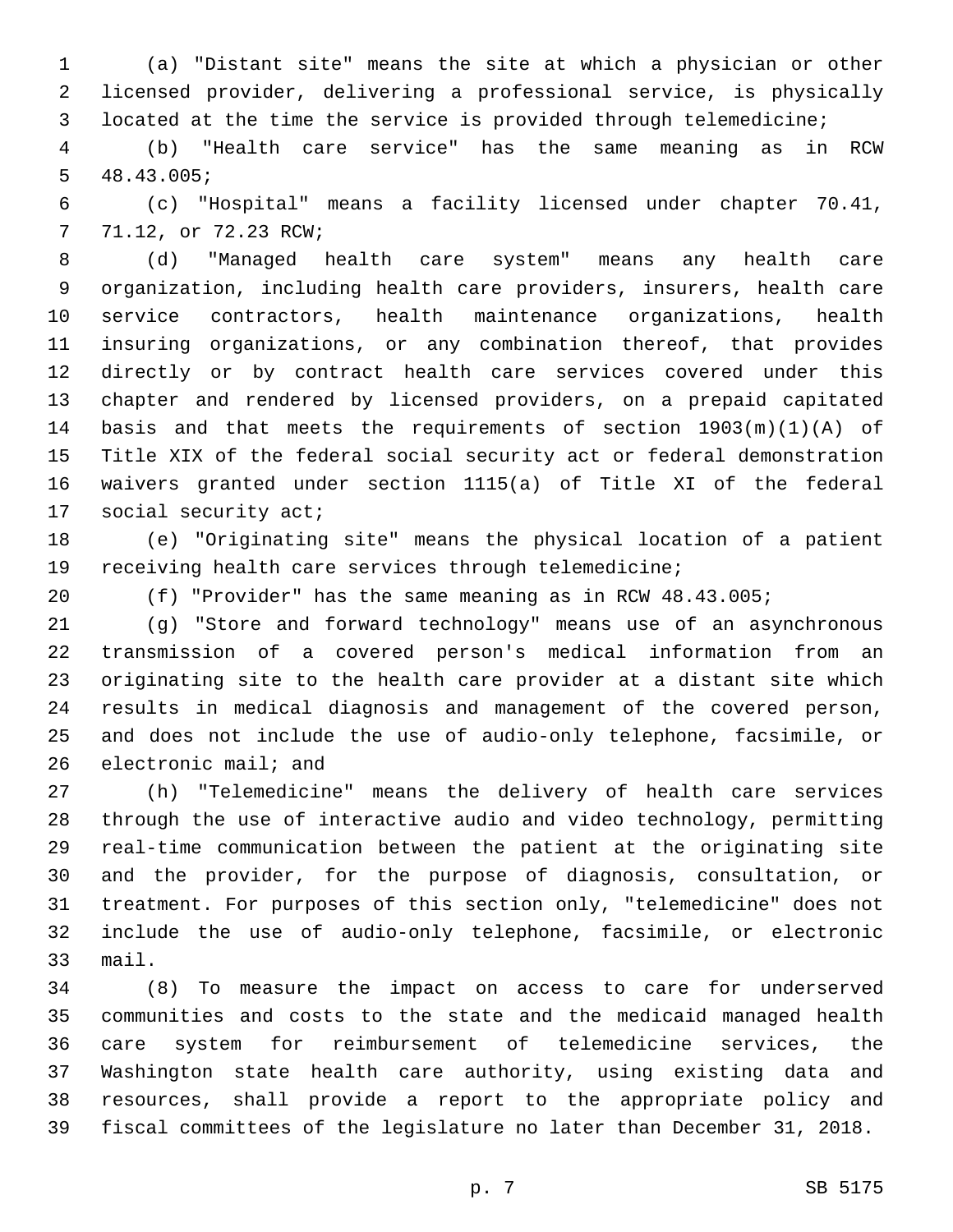**Sec. 5.** RCW 70.41.020 and 2010 c 94 s 17 are each amended to 2 read as follows:

 Unless the context clearly indicates otherwise, the following terms, whenever used in this chapter, shall be deemed to have the 5 following meanings:

(1) "Department" means the Washington state department of health.

 (2) "Emergency care to victims of sexual assault" means medical examinations, procedures, and services provided by a hospital emergency room to a victim of sexual assault following an alleged 10 sexual assault.

 (3) "Emergency contraception" means any health care treatment approved by the food and drug administration that prevents pregnancy, including but not limited to administering two increased doses of certain oral contraceptive pills within seventy-two hours of sexual 15 contact.

 (4) "Hospital" means any institution, place, building, or agency which provides accommodations, facilities and services over a continuous period of twenty-four hours or more, for observation, diagnosis, or care, of two or more individuals not related to the operator who are suffering from illness, injury, deformity, or abnormality, or from any other condition for which obstetrical, medical, or surgical services would be appropriate for care or diagnosis. "Hospital" as used in this chapter does not include hotels, or similar places furnishing only food and lodging, or simply domiciliary care; nor does it include clinics, or physician's offices where patients are not regularly kept as bed patients for twenty-four hours or more; nor does it include nursing homes, as defined and which come within the scope of chapter 18.51 RCW; nor does it include birthing centers, which come within the scope of chapter 18.46 RCW; nor does it include psychiatric hospitals, which come within the scope of chapter 71.12 RCW; nor any other hospital, or institution specifically intended for use in the diagnosis and care of those suffering from mental illness, intellectual disability, convulsive disorders, or other abnormal mental condition. Furthermore, nothing in this chapter or the rules adopted pursuant thereto shall be construed as authorizing the supervision, regulation, or control of the remedial care or treatment of residents or patients in any hospital conducted for those who rely primarily upon treatment by prayer or spiritual means in accordance with the creed or tenets of any well recognized church or religious denominations.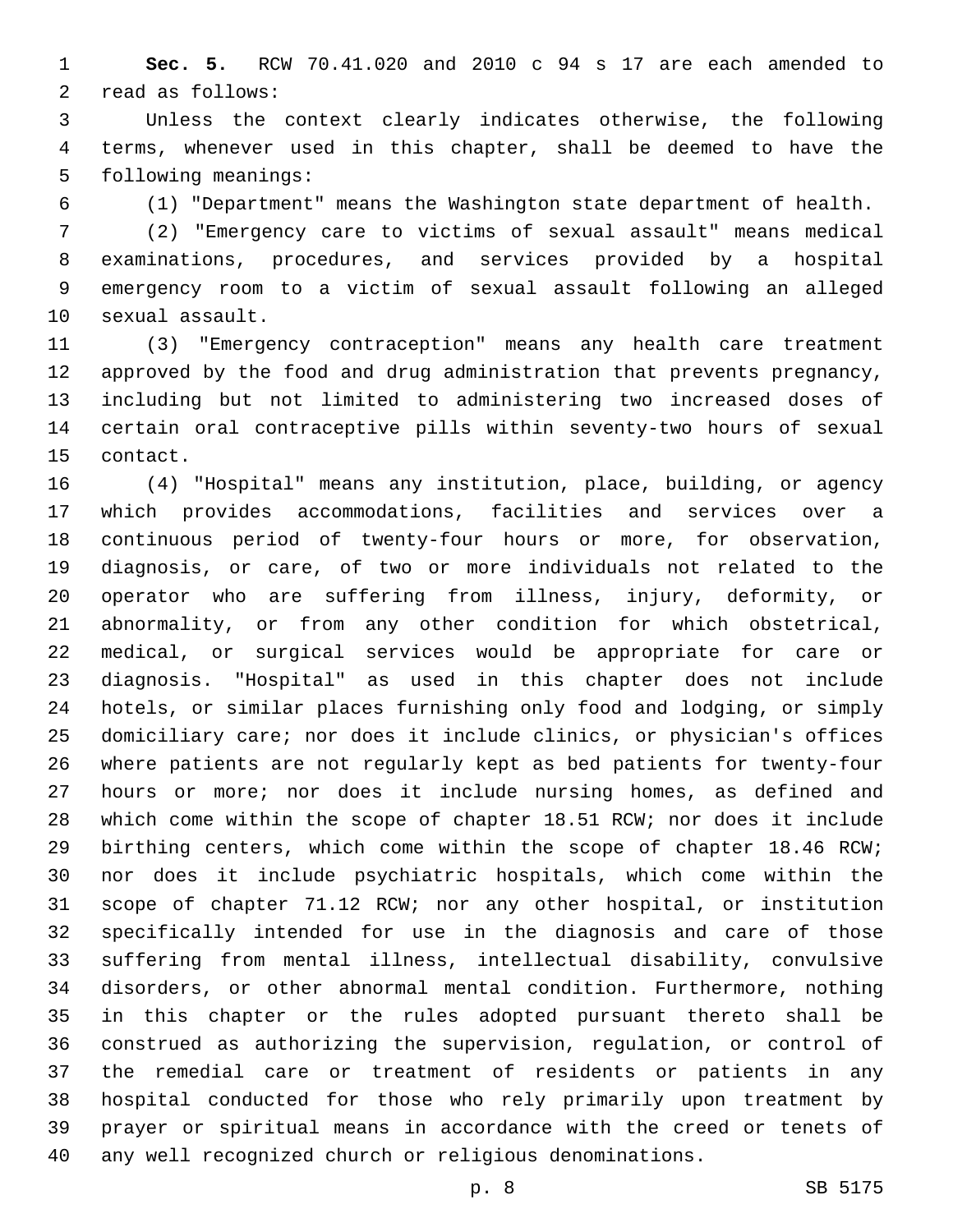(5) "Person" means any individual, firm, partnership, corporation, company, association, or joint stock association, and 3 the legal successor thereof.

(6) "Secretary" means the secretary of health.4

(7) "Sexual assault" has the same meaning as in RCW 70.125.030.

 (8) "Victim of sexual assault" means a person who alleges or is alleged to have been sexually assaulted and who presents as a 8 patient.

 (9) "Distant site" means the site at which a physician or other licensed provider, delivering a professional service, is physically 11 located at the time the service is provided through telemedicine.

 (10) "Originating site" means the physical location of a patient 13 receiving health care services through telemedicine.

 (11) "Telemedicine" means the delivery of health care services through the use of interactive audio and video technology, permitting 16 real-time communication between the patient at the originating site 17 and the provider, for the purpose of diagnosis, consultation, or treatment. "Telemedicine" does not include the use of audio-only telephone, facsimile, or electronic mail.

 **Sec. 6.** RCW 70.41.230 and 2013 c 301 s 3 are each amended to 21 read as follows:

 (1) Except as provided in subsection (3) of this section, prior to granting or renewing clinical privileges or association of any physician or hiring a physician, a hospital or facility approved pursuant to this chapter shall request from the physician and the physician shall provide the following information:

 (a) The name of any hospital or facility with or at which the physician had or has any association, employment, privileges, or practice during the prior five years: PROVIDED, That the hospital may request additional information going back further than five years, and the physician shall use his or her best efforts to comply with 32 such a request for additional information;

 (b) Whether the physician has ever been or is in the process of being denied, revoked, terminated, suspended, restricted, reduced, limited, sanctioned, placed on probation, monitored, or not renewed for any professional activity listed in (b)(i) through (x) of this subsection, or has ever voluntarily or involuntarily relinquished, withdrawn, or failed to proceed with an application for any professional activity listed in (b)(i) through (x) of this subsection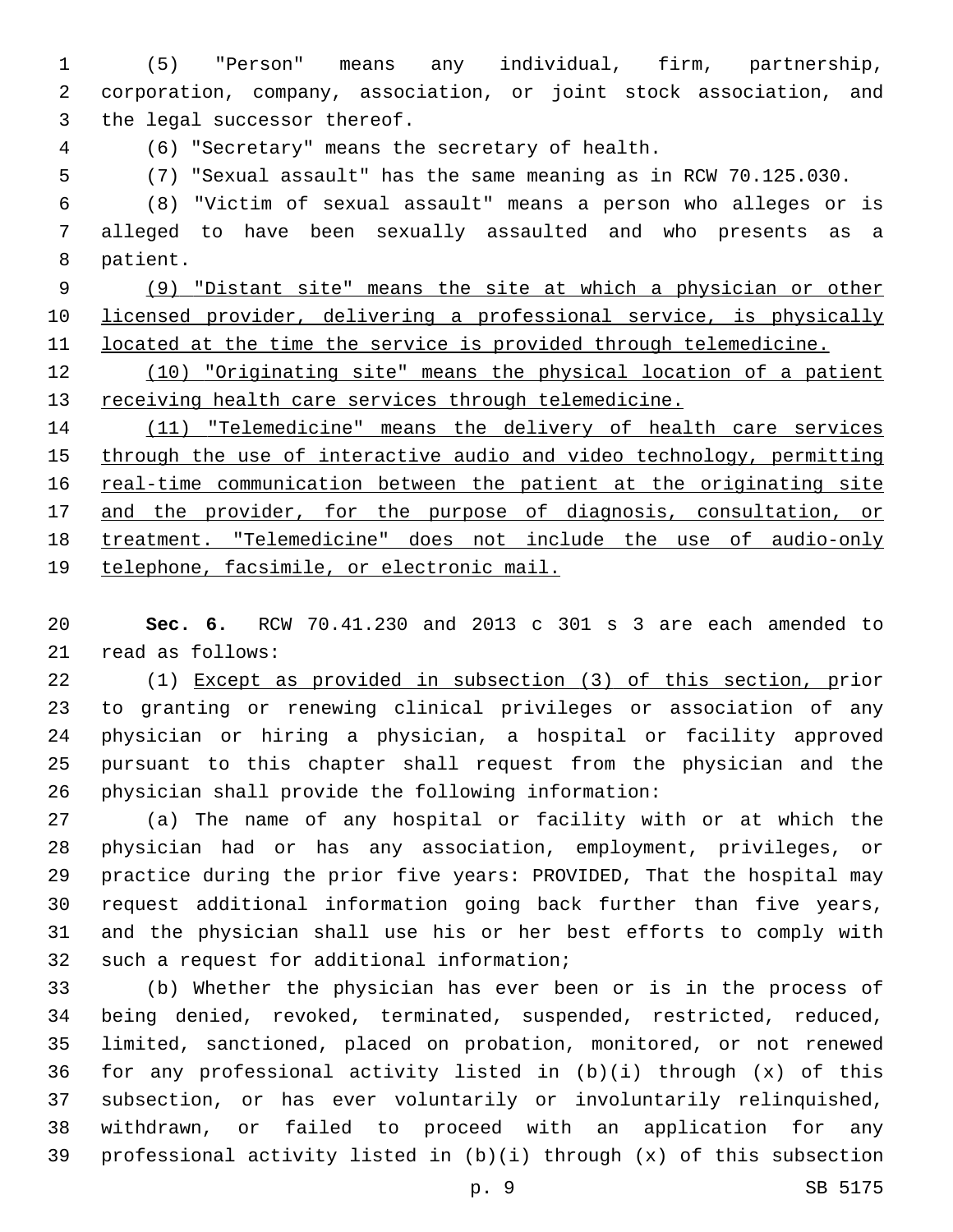in order to avoid an adverse action or to preclude an investigation or while under investigation relating to professional competence or conduct:3

(i) License to practice any profession in any jurisdiction;

 (ii) Other professional registration or certification in any jurisdiction;6

(iii) Specialty or subspecialty board certification;

8 (iv) Membership on any hospital medical staff;

 (v) Clinical privileges at any facility, including hospitals, ambulatory surgical centers, or skilled nursing facilities;

 (vi) Medicare, medicaid, the food and drug administration, the national institute of health (office of human research protection), governmental, national, or international regulatory agency, or any 14 public program;

(vii) Professional society membership or fellowship;

 (viii) Participation or membership in a health maintenance organization, preferred provider organization, independent practice association, physician-hospital organization, or other entity;

19 (ix) Academic appointment;

 (x) Authority to prescribe controlled substances (drug 21 enforcement agency or other authority);

 (c) Any pending professional medical misconduct proceedings or any pending medical malpractice actions in this state or another state, the substance of the allegations in the proceedings or actions, and any additional information concerning the proceedings or actions as the physician deems appropriate;

 (d) The substance of the findings in the actions or proceedings and any additional information concerning the actions or proceedings 29 as the physician deems appropriate;

 (e) A waiver by the physician of any confidentiality provisions concerning the information required to be provided to hospitals 32 pursuant to this subsection; and

 (f) A verification by the physician that the information provided 34 by the physician is accurate and complete.

 (2) Except as provided in subsection (3) of this section, prior to granting privileges or association to any physician or hiring a physician, a hospital or facility approved pursuant to this chapter shall request from any hospital with or at which the physician had or has privileges, was associated, or was employed, during the preceding five years, the following information concerning the physician: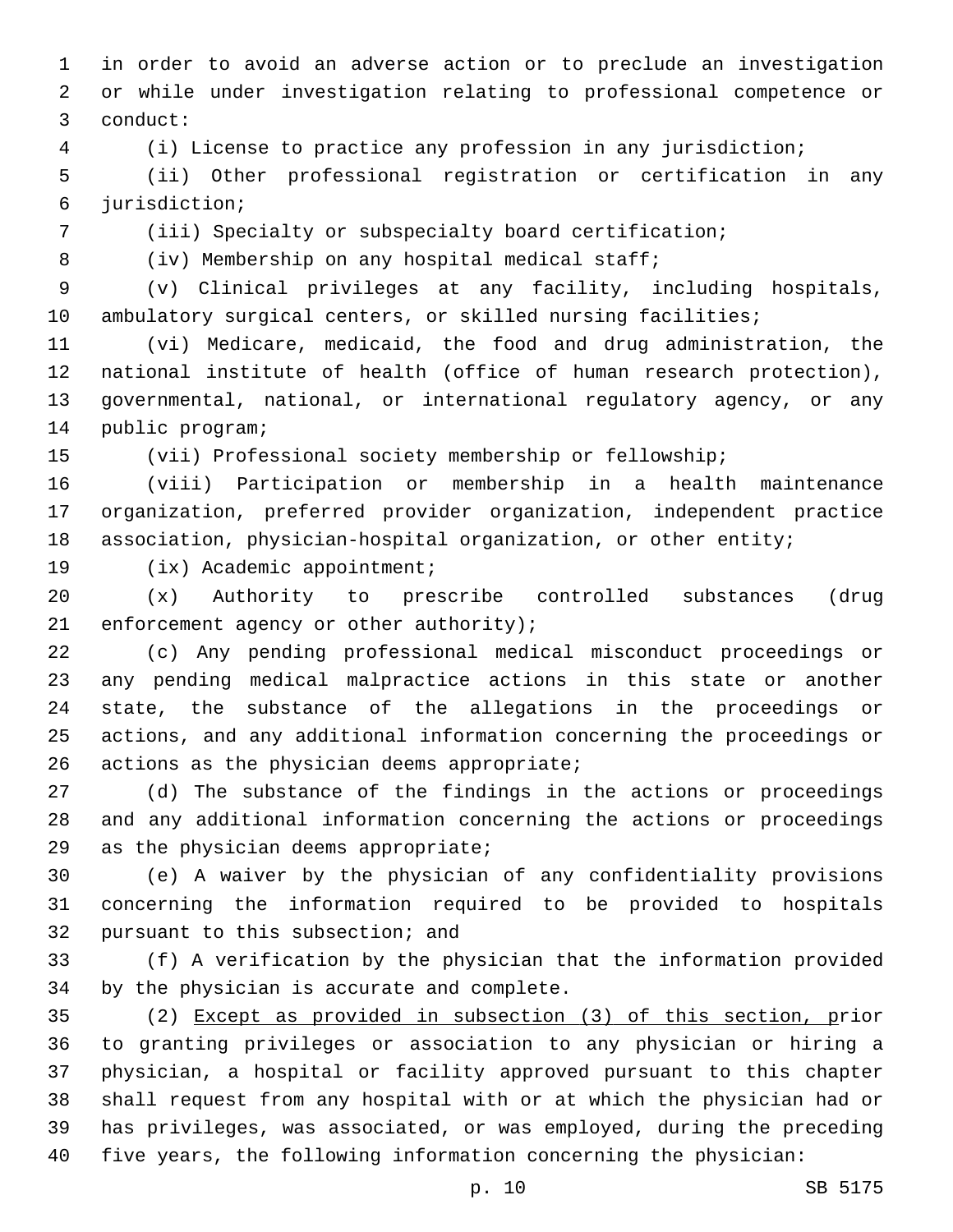(a) Any pending professional medical misconduct proceedings or any pending medical malpractice actions, in this state or another 3 state;

 (b) Any judgment or settlement of a medical malpractice action and any finding of professional misconduct in this state or another 6 state by a licensing or disciplinary board; and

 (c) Any information required to be reported by hospitals pursuant 8 to RCW 18.71.0195.

 (3) In lieu of the requirements of subsections (1) and (2) of this section, when granting or renewing privileges or association of any physician providing telemedicine services, an originating site hospital may rely on a distant site hospital's decision to grant or renew clinical privileges or association of the physician if the 14 originating site hospital obtains reasonable assurances, through a written agreement with the distant site hospital, that all of the following provisions are met:

 (a) The distant site hospital providing the telemedicine services 18 is a medicare participating hospital;

 (b) Any physician providing telemedicine services at the distant site hospital will be fully privileged to provide such services by 21 the distant site hospital;

 (c) Any physician providing telemedicine services will hold and maintain a valid license to perform such services issued or 24 recognized by the state of Washington; and

 (d) With respect to any distant site physician who holds current privileges at the originating site hospital whose patients are 27 receiving the telemedicine services, the originating site hospital has evidence of an internal review of the distant site physician's performance of these privileges and sends the distant site hospital such performance information for use in the periodic appraisal of the distant site physician. At a minimum, this information must include all adverse events, as defined in RCW 70.56.010, that result from the telemedicine services provided by the distant site physician to the originating site hospital's patients and all complaints the originating site hospital has received about the distant site physician.

 (4) The medical quality assurance commission shall be advised within thirty days of the name of any physician denied staff privileges, association, or employment on the basis of adverse 40 findings under subsection (1) of this section.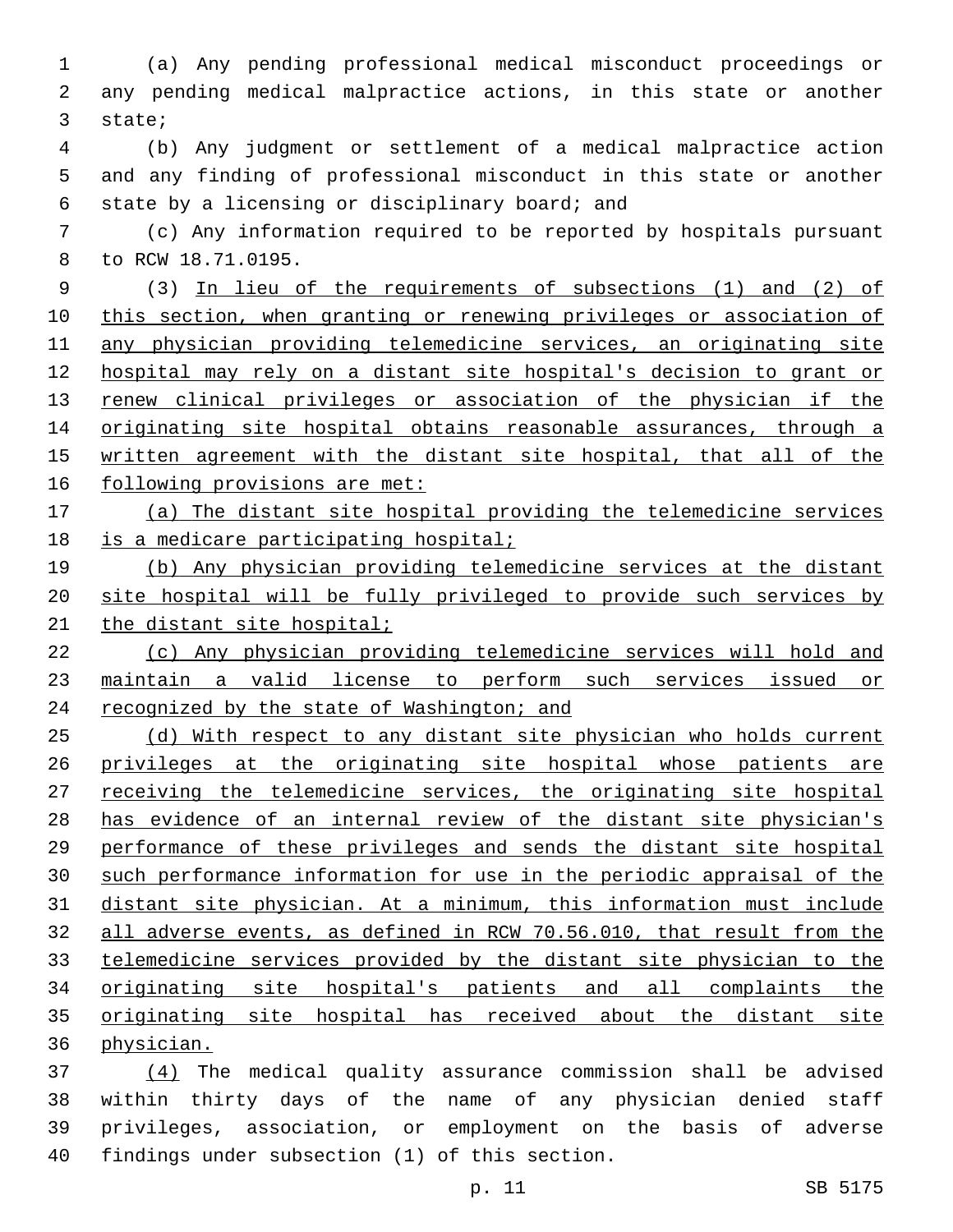(( $(4)$ )) (5) A hospital or facility that receives a request for information from another hospital or facility pursuant to subsections 3 (1)  $((and (2))$  through (3) of this section shall provide such information concerning the physician in question to the extent such information is known to the hospital or facility receiving such a request, including the reasons for suspension, termination, or curtailment of employment or privileges at the hospital or facility. A hospital, facility, or other person providing such information in good faith is not liable in any civil action for the release of such 10 information.

 $((+5+))$  (6) Information and documents, including complaints and incident reports, created specifically for, and collected, and maintained by a quality improvement committee are not subject to discovery or introduction into evidence in any civil action, and no person who was in attendance at a meeting of such committee or who participated in the creation, collection, or maintenance of information or documents specifically for the committee shall be permitted or required to testify in any civil action as to the content of such proceedings or the documents and information prepared specifically for the committee. This subsection does not preclude: (a) In any civil action, the discovery of the identity of persons involved in the medical care that is the basis of the civil action whose involvement was independent of any quality improvement activity; (b) in any civil action, the testimony of any person concerning the facts which form the basis for the institution of such proceedings of which the person had personal knowledge acquired independently of such proceedings; (c) in any civil action by a health care provider regarding the restriction or revocation of that individual's clinical or staff privileges, introduction into evidence information collected and maintained by quality improvement committees regarding such health care provider; (d) in any civil action, disclosure of the fact that staff privileges were terminated or restricted, including the specific restrictions imposed, if any and the reasons for the restrictions; or (e) in any civil action, discovery and introduction into evidence of the patient's medical records required by regulation of the department of health to be made 37 regarding the care and treatment received.

38  $((+6))$   $(7)$  Hospitals shall be granted access to information held by the medical quality assurance commission and the board of osteopathic medicine and surgery pertinent to decisions of the